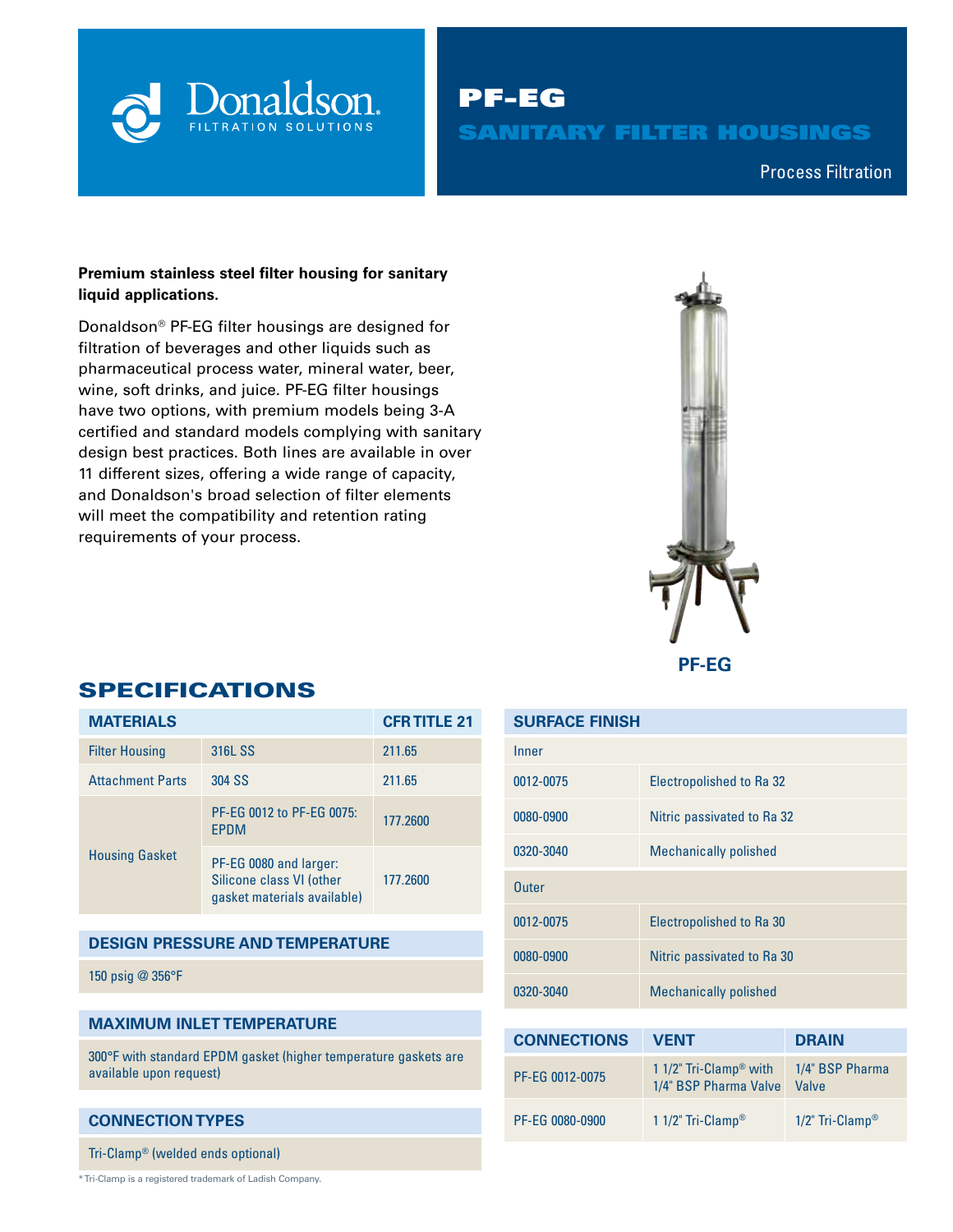# DIMENSIONS







Models 0003 to 0075 Models 0080 to 3040

Pharma valves on PF-EG 0003 to 0075 only

# PREMIUM 3-A CERTIFIED HOUSINGS

| Capacity <sup>*</sup><br><b>Type</b><br>(gpm) | Weight**<br>(lbs) | <b>Connection</b><br>$(Tri-Clamp®)$ | <b>Dimensions (inches)</b> |      |      |     |            | <b>Element Size</b> |       |
|-----------------------------------------------|-------------------|-------------------------------------|----------------------------|------|------|-----|------------|---------------------|-------|
|                                               |                   |                                     | $\overline{A}$             | B    | D    | E   | <b>Qty</b> | (Code 7)            |       |
| 0025                                          | $\overline{7}$    | 11.5                                | 1"                         | 22.2 | 9.8  | 4.6 | 19.9       |                     | 10/30 |
| 0050                                          | 15                | 14.5                                | 1 <sup>n</sup>             | 32.2 | 9.8  | 4.6 | 30.0       |                     | 20/30 |
| 0075                                          | 20                | 17.4                                | 1 <sup>0</sup>             | 42.2 | 9.8  | 4.6 | 40.0       |                     | 30/30 |
| 0080                                          | 24                | 70.0                                | $1\frac{1}{2}$             | 25.7 | 13.0 | 8.0 | 11.0       | $\mathbf{3}$        | 10/30 |
| 0150                                          | 40                | 78.0                                | $1\frac{1}{2}$             | 38.0 | 14.0 | 8.0 | 23.0       | 3                   | 20/30 |
| 0225                                          | 60                | 85.0                                | $1\frac{1}{2}$             | 48.0 | 14.0 | 8.0 | 33.0       | $\overline{3}$      | 30/30 |
| 0250                                          | 75                | 131.0                               | $2"$                       | 37.0 | 17.0 | 5.8 | 23.0       | $5\phantom{.0}$     | 20/30 |
| 0375                                          | 110               | 144.0                               | 2"                         | 47.0 | 14.5 | 5.8 | 33.0       | $5\phantom{.}$      | 30/30 |
| 0400                                          | 120               | 200.0                               | $2\frac{1}{2}$             | 43.0 | 20.0 | 9.5 | 23.0       | 8                   | 20/30 |
| 0600                                          | 180               | 225.0                               | 3"                         | 53.0 | 25.0 | 9.5 | 33.0       | 8                   | 30/30 |
| 0900                                          | 215               | 270.0                               | 3"                         | 52.4 | 25.5 | 9.5 | 41.0       | 12                  | 30/30 |

\* PF-EG capacity based on liquids of 1cP viscosity.

\*\* Without filter element, legs included.